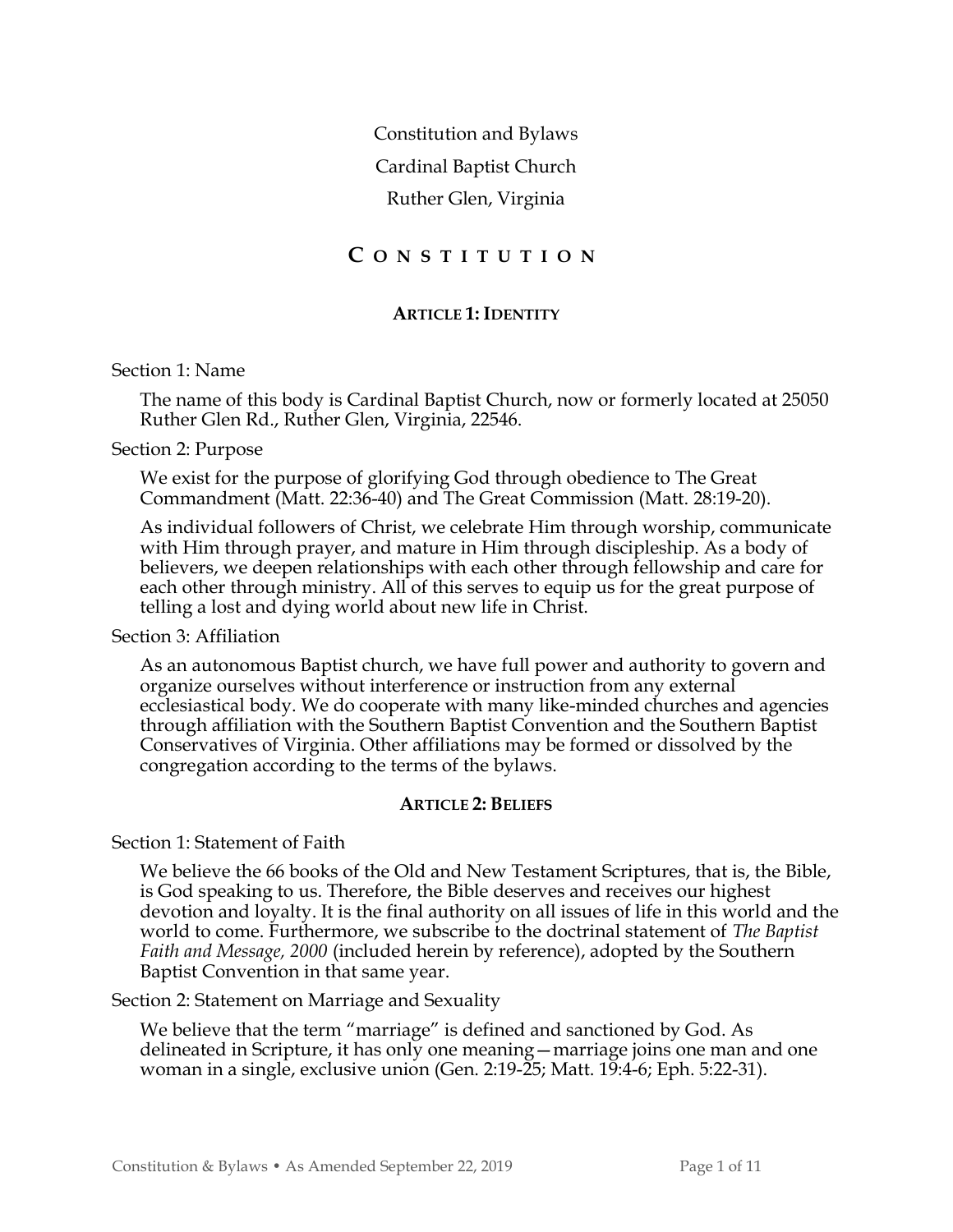We believe that God intends sexual intimacy to occur only between a man and a woman who are married to each other. We believe that God has commanded that no sexual activity be engaged in outside of a marriage (Exod. 20:14; Lev. 18:6-20, 22-23; Proverbs 5:15-23; Matt. 5:28, 32; Rom. 7:2-3; 1 Cor. 7:2-5).

We believe that any form of sexual immorality, such as but not limited to; adultery, fornication, homosexuality, bestiality, transsexuality, pedophilia or incest is sinful and offensive to God, as stated in Scripture (Gen. 1:27; Exod. 20:14, 22:19; Lev. 18:6- 20, 22-23; Lev. 20:10-21; Mark 7:21-23; Rom. 1:26-27).

We believe that in order to preserve the function and integrity of the church as the local Body of Christ, and to provide a biblical role model to the church members and the community, it is imperative that all persons employed by the church in any capacity, or who serve as volunteers, shall agree to this Statement on Marriage and Sexuality and conduct themselves accordingly. In addition, no ceremony contrary to this statement may be conducted on any property or within any facility owned, leased, or controlled by this church (1 Cor. 11:1; Phil. 3:17; 1 Thess. 3:9); nor shall any official representative of the church officiate such a ceremony elsewhere.

We believe that God offers redemption and restoration to all who confess and forsake their sin, seeking His mercy and forgiveness through Jesus Christ (Rom. 3:24, 6:23; Gal. 6:1; Eph. 1:7; 1 John 1:9; Rev. 3:19-21).

We believe that every person must be afforded compassion, love, kindness, respect, and dignity. Hateful and harassing behavior or attitudes directed toward any individual are to be repudiated and are not in accord with Scripture nor the doctrines of the church (Eph. 4:29; Col. 3:12).

We reject the idea that the expression or proclamation of the biblical definition of marriage and the prohibition of sexual activity outside of marriage constitutes hateful or harassing speech. Any such allegations are contrary to the mandate given in Scripture to believers to speak the truth in love. Submission to demands made by any individual or organization to do otherwise would constitute a violation of our consciences, a surrendering of the gospel, and a failure to follow the commands of Christ.

# Article 3: Membership

Section 1: Qualifications

The New Testament presents a picture of definable groups of people who, once committed to the Lord, identified themselves with and committed themselves to a particular local body (Acts 2:42-46, 11:26; Rom. 16:1, 1 Cor. 1:2; 2 Cor. 8:1).

Membership is open to any person who has personally accepted Christ as Savior and Lord, who has received baptism by immersion as a believer, and who desires to be committed to Cardinal Baptist Church as a local body of believers. Membership is not a prerequisite for involvement in every ministry, but it is required for all Team/Committee leaders and all Teaching positions. Membership is required to participate in congregational decision making.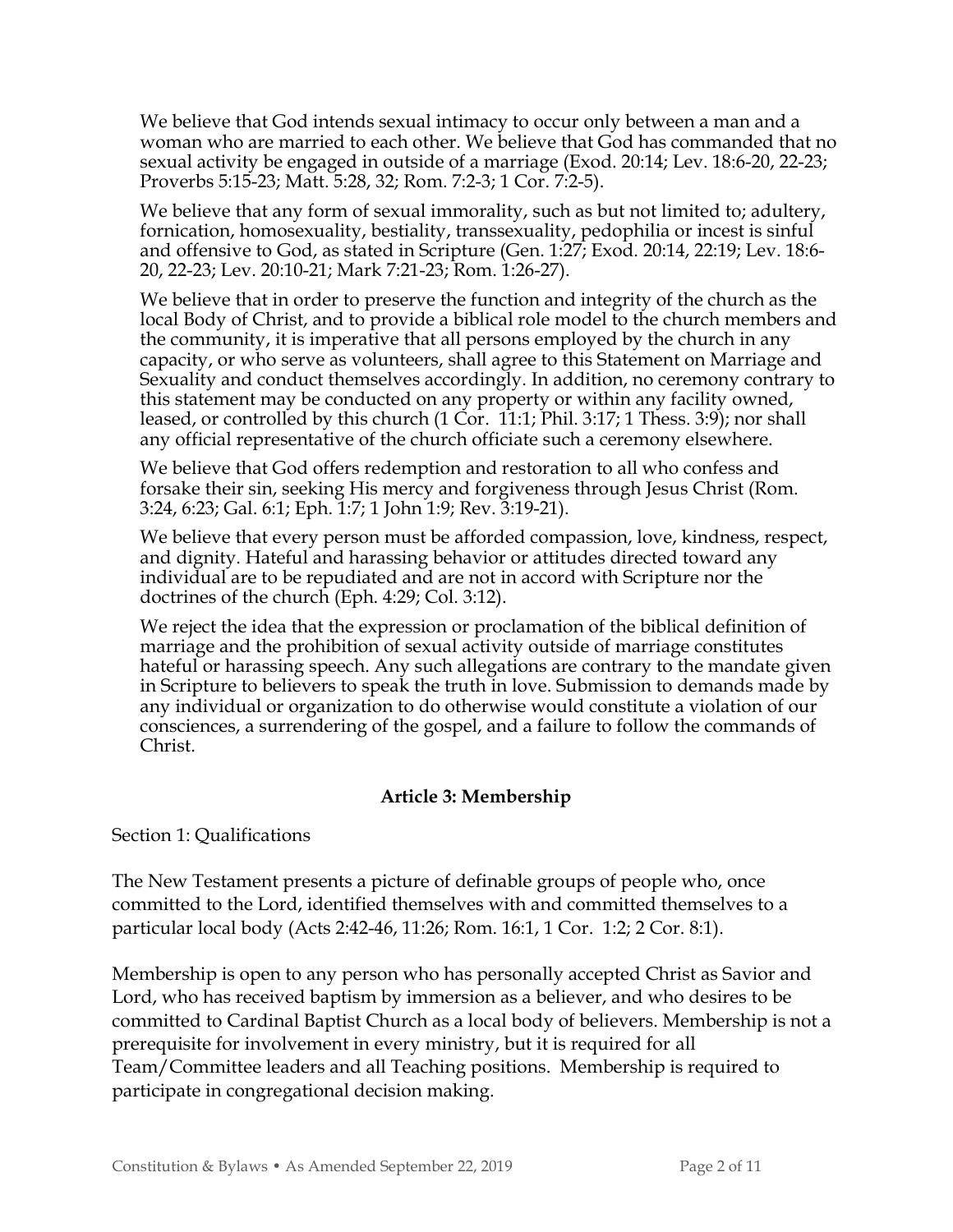### Section 2: Covenant

Having been saved by grace through faith in Jesus Christ, I now join the membership of Cardinal Baptist Church. I have turned from sin and publicly confessed through baptism that Jesus is Lord to the glory of God the Father. I know that God raised Jesus from the dead and now gives the Holy Spirit to help me glorify Him.

As a church member, I now consider myself accountable to other church members. The standard of accountability will be a correct and balanced application of the Bible. Out of love for fellow members, I will likewise hold them accountable.

I recognize that many church problems are caused by the members disobeying God in the areas of speaking and giving. Therefore, I will be careful to obey God so as to speak well of others and give generously of my time, talent, and treasure.

In the event that I move to a place where active membership here is impossible or impractical, I will diligently search for and bind myself to a church body similar to this, where I can continue to live out my faith in community with other believers.

### Section 3: Procedure for Membership

After one has offered himself or herself for membership, he or she will go through new member orientation. Upon completion of that orientation with the desire to join still intact, he or she will be publicly presented to the church for membership in one of the following ways:

- 1. By profession of faith in the Lord Jesus Christ and for baptism
- 2. By promise of a letter from another church of like faith and order
- 3. By statement of their conversion experience and baptism by immersion should a letter not be available

In the event of dissent regarding a candidate, the matter will be referred to the deacons who will later bring a recommendation to the church.

Section 4: Designations of membership

The designations of membership are Active and Watchcare; in accordance with the Bylaws.

## Section 5: Voting rights

Each eligible active member age 18 and older is entitled to one vote in business meetings. Voting by proxy is prohibited.

Section 6: Termination of Membership

Members will be removed from the church roll for any of the following reasons, in accordance with the Bylaws:

## 1. Death

- 2. Transfer of membership to another church
- 3. By request of the member
- 4. Discipline by the church
- 5. One year of inactivity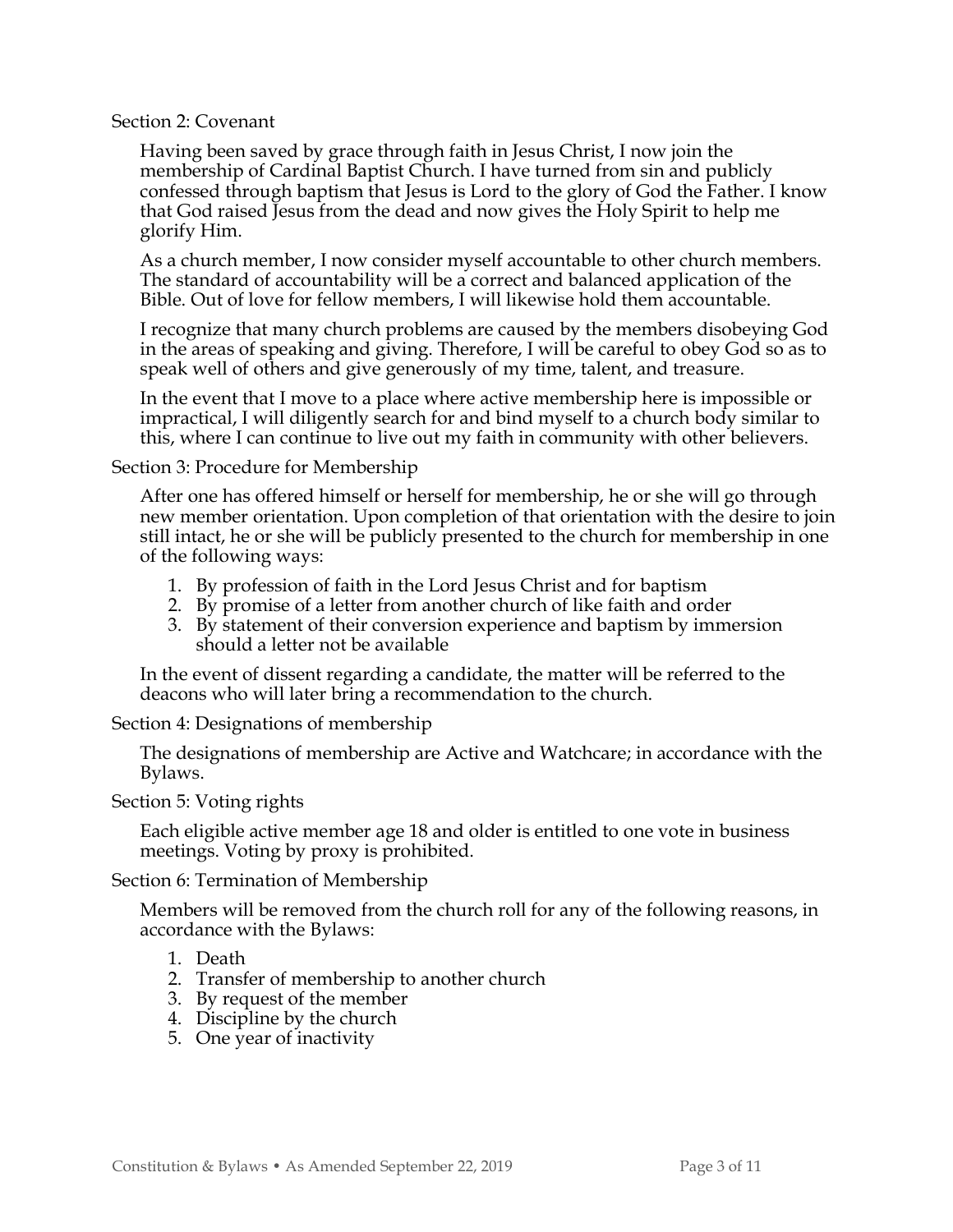## Section 7: Church Discipline

We recognize that sinless perfection is unattainable in this life, but we do strive for purity of life and conduct. Should a member fall woefully short of this standard, the procedure for discipline, based on Matt. 18:15-20, will be in accordance with the Bylaws.

### ARTICLE 4: GOVERNANCE BY THE CONGREGATION

Authority: The congregation is the final authority on all matters pertaining to the governance of Cardinal Baptist Church.

Meetings: The Congregation shall gather in bi-monthly business sessions in accordance with the Bylaws.

Quorum: A quorum for business meeting shall be a number equal to or greater than the sum of currently serving deacons.

Calendar: The fiscal year shall begin January 1 and end December 31.

Standing Committees: The standing committees shall be Ministry Coordination and Financial Leadership; in accordance with the Bylaws.

## ARTICLE 5: GOVERNANCE FOR THE CONGREGATION

Section 1: Pastor

The pastor is a man who meets the scriptural qualifications of that office (1 Tim. 3:1- 7, Titus 1:6-9).

Responsibilities: He shall lead the church through the preaching and teaching of the Word, have a leading role in public worship, give guidance and direction through his role as elder.

Term: Once he is named to the office, he shall serve an indefinite term not subject to recall or renewal.

Selection: The pastor will be selected by the congregation in accordance with the Bylaws.

Termination: If necessary, the congregation will declare the office of pastor vacant in accordance with the Bylaws.

#### Section 2: Deacons

Definition and Composition: Deacons are godly men who meet the scriptural qualifications for that office (1 Tim. 3:8-12).

Responsibilities: They shall work with the pastor in continually assessing the ministry needs of the congregation. In addition to them personally meeting ministry needs, they shall also recruit and motivate other members and attenders to take a role in ministry. They shall also assist in administering the ordinances.

Term: A deacon shall serve a three-year term and may return to service after a oneyear sabbatical. The sabbatical year may be waived in the absence of qualified candidates.

Selection: The congregation shall affirm deacons in accordance with the Bylaws.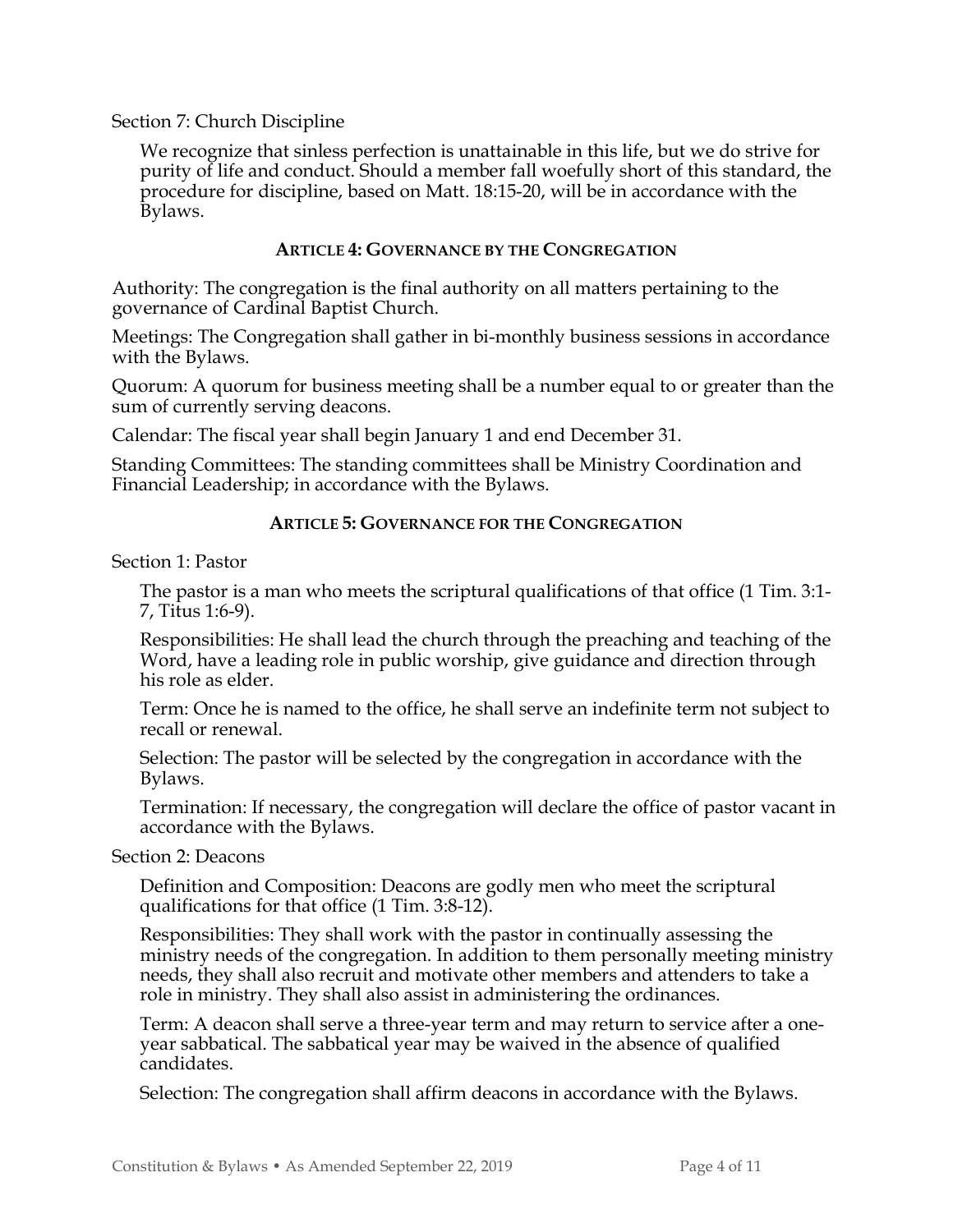Termination: If necessary, the congregation may remove a deacon from office in accordance with the Bylaws.

Section 4: Treasurer

Definition: The treasurer is a church member whose integrity is above reproach and possesses the willingness and ability to perform the duties of the office.

Responsibilities: The treasurer shall keep a written record of all income and disbursements. The treasurer shall sign all checks, and report to the church receipts, disbursements, and account balances. All books, records, and accounts kept by the treasurer shall be considered the property of the church, and must be turned over to his or her successor. These books shall be open to inspection by any active member of the church.

Term: The treasurer shall be elected by the church annually, and shall remain eligible for reelection.

Selection: The congregation shall elect the treasurer in accordance with the Bylaws.

Termination: If necessary, the congregation may remove the treasurer from office in accordance with the Bylaws.

## Section 5: Clerk

Definition: The clerk is a church member whose integrity is above reproach and possesses the willingness and ability to perform the duties of the office.

Responsibilities: The clerk is the official records keeper of the church. Such records include details of membership and minutes of the church in business session. The clerk shall also communicate with denominational bodies by way of report as to the status and statistics of the church.

Term: The clerk shall be elected by the church annually, and shall remain eligible for reelection.

Selection: The congregation shall elect the clerk in accordance with the Bylaws.

Termination: If necessary, the congregation may remove the clerk from office in accordance with the Bylaws.

## ARTICLE 6: CORPORATION OFFICERS

The purpose of this article is to clearly identify those who will function in legal matters and business pertaining to the corporation as registered with the Commonwealth of Virginia. This article grants no power, honor, or authority to anyone relative to the affairs of Cardinal Baptist Church. Any such power, honor, or authority is delineated elsewhere in the Constitution and Bylaws.

- 1. The pastor shall serve as the president of the corporation.
- 2. The deacon chairman shall serve as the vice-president of the corporation.
- 3. The deacons shall serve as the board of the corporation.
- 4. The treasurer shall serve as the treasurer of the corporation.
- 5. The clerk shall serve as the secretary of the corporation.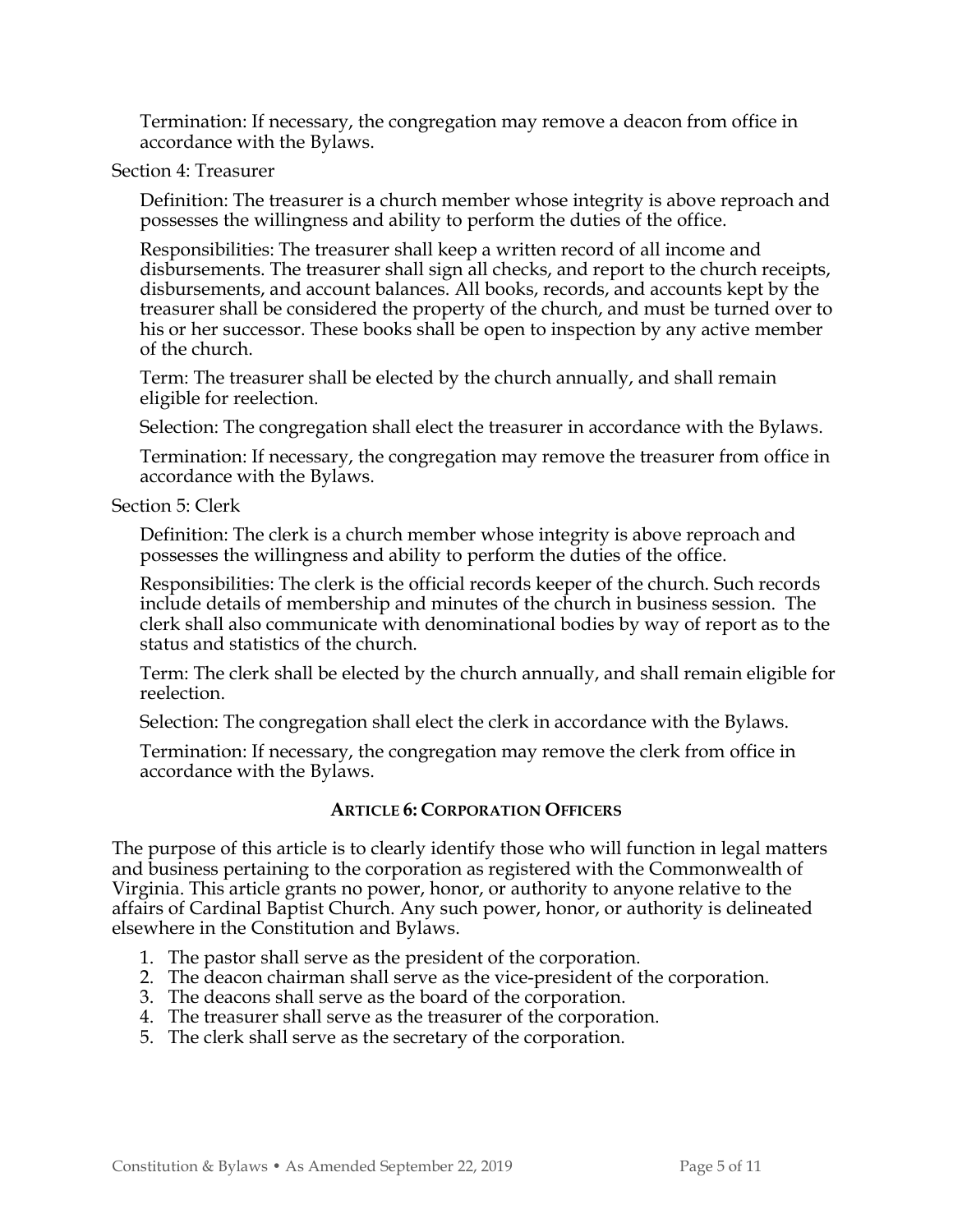#### ARTICLE 7: AMENDMENTS

This constitution may be amended by the congregation provided that said amendment is printed and made available by all reasonable means, to the membership prior to any action. The amendment shall be read and discussed at no fewer than three business meetings before the vote to amend. The vote for amending must be at least threefourths.

#### ARTICLE 8: INDEMNIFICATION

If a church member acting in the name of the church is sued, the church will cover the costs of defending the member, provided the member was acting in good faith and behavior and is innocent of violating civil law.

#### ARTICLE 9: DISSOLUTION

In the event that Cardinal Baptist Church dissolves or disbands, its assets shall transfer to at least one other non-profit organization whose orientation is similar to ours. The terms of dissolution and transfer shall be recommended by the deacons and approved by the congregation.

#### ARTICLE 10: RATIFICATION

Section 1: Disposition of prior documents

Upon ratification of this constitution, all prior constitutions and bylaws shall immediately become null and void.

Section 2: Ratification procedure

The existence of the Constitution will be announced and made available by all reasonable means to the membership. At that time, a business meeting to take place at least thirty days from the initial announcement shall be called. The only agenda of that meeting will be a vote to ratify the new Constitution. The vote for ratification must be at least two-thirds.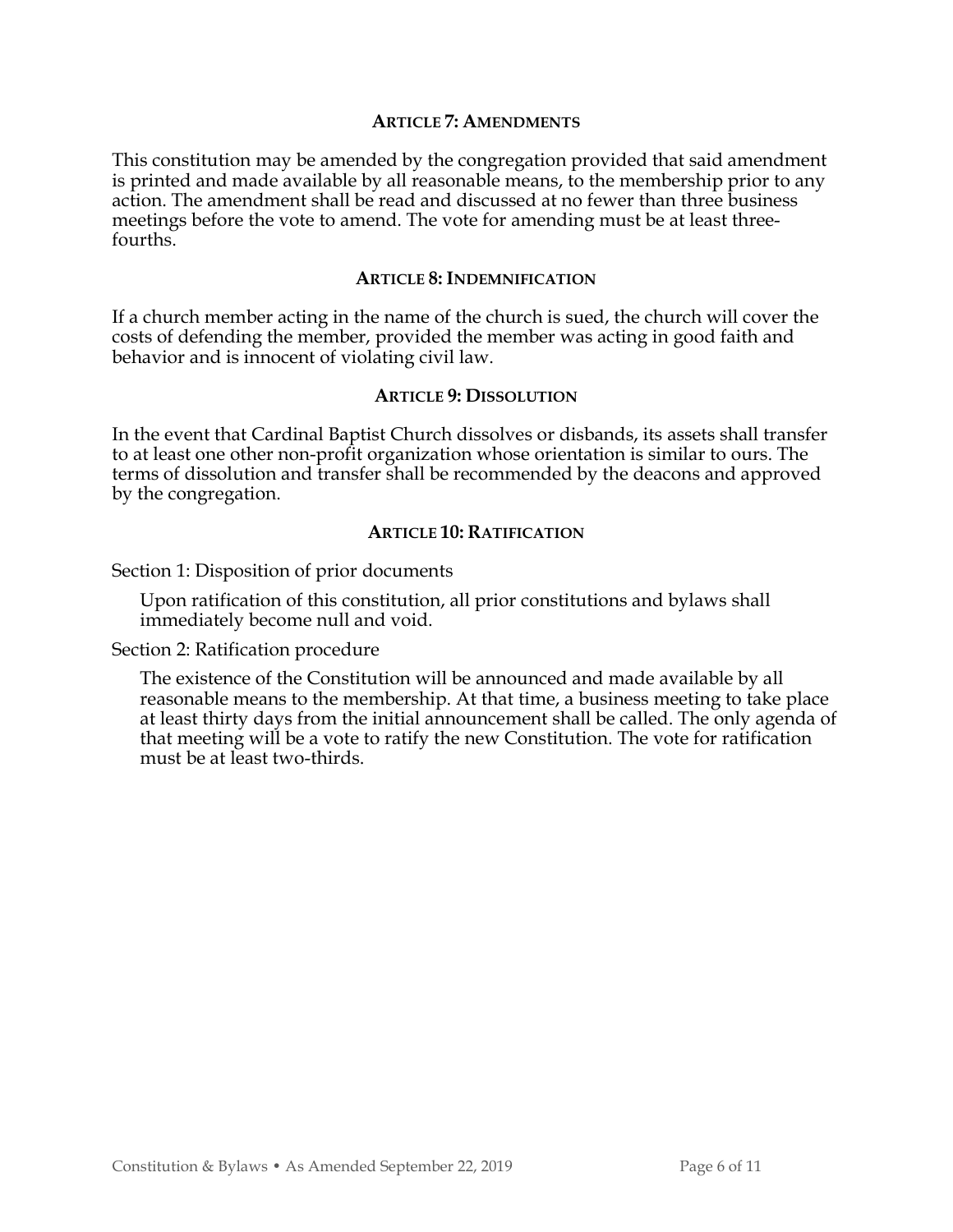## B Y L A W S

## A. AFFILIATIONS

From time to time, it may be prudent to establish or dissolve affiliation with an outside organization in order to protect, enhance or advance the objectives of the church. The deacons shall consider such action and bring a recommendation to the congregation.

The proposal for establishing or dissolving affiliation shall be printed and distributed to the membership of Cardinal Baptist Church prior to any action. The proposal shall be read and discussed at no fewer than three business meetings before the vote. The vote for establishing or dissolving affiliation must be at least three-fourths.

### B. MEMBERSHIP

### 1. Membership designations

a. Active members are those who attend regularly, participate in ministry, and whose lives reflect well the name of Christ. Members who have absented themselves from church life for a period of one year without worthy cause or providential hindrance shall be removed from membership. The beginning of the year of absence will be determined and recorded by the deacons, giving every benefit of the doubt to the member. Such record shall be written and submitted to the clerk. Throughout this time effort shall be made to restore the member back to regular activity.

b. Watchcare members are those who temporarily locate to our area but have chosen to retain membership in the church from which they came. They may hold membership in only one other church of like faith and order.

## 2. Church Discipline

The church is an assembly of believers, who, even at their best, are fallen and flawed individuals. Our attitude toward the imperfections and shortcomings of others should be one of love with understanding that we all have imperfections and shortcomings (Matt. 7:1-5; 1 Peter 4:8). That said, all believers are to make every effort to live in a way that brings no shame to the name of Christ or His church.

When a member is habitually sinning in some observable way, the other members have an obligation to correct this behavior and bring the erring one back into the light of truth. (Some examples of such behavior include but are not limited to cohabitation, aberrant sexual practices, gossip, illicit drug use, and flagrant lack of integrity.) Our pattern for confronting and changing behavior is rooted in Matt. 18:15-20:

- a. A church member who is aware of habitual sinning with an unrepentant spirit by another member is to meet privately with the erring member. Ideally, this member should be one who has great love for the erring member and is most familiar with the details of the sin. The motivation for this meeting is love for the erring member and high hopes for repentance. If the erring member is repentant and will forsake the sin, the matter is closed.
- b. If the erring member is unrepentant, the original two members will meet again with one or two others who will act as witnesses and perhaps join in urging the erring member to repent.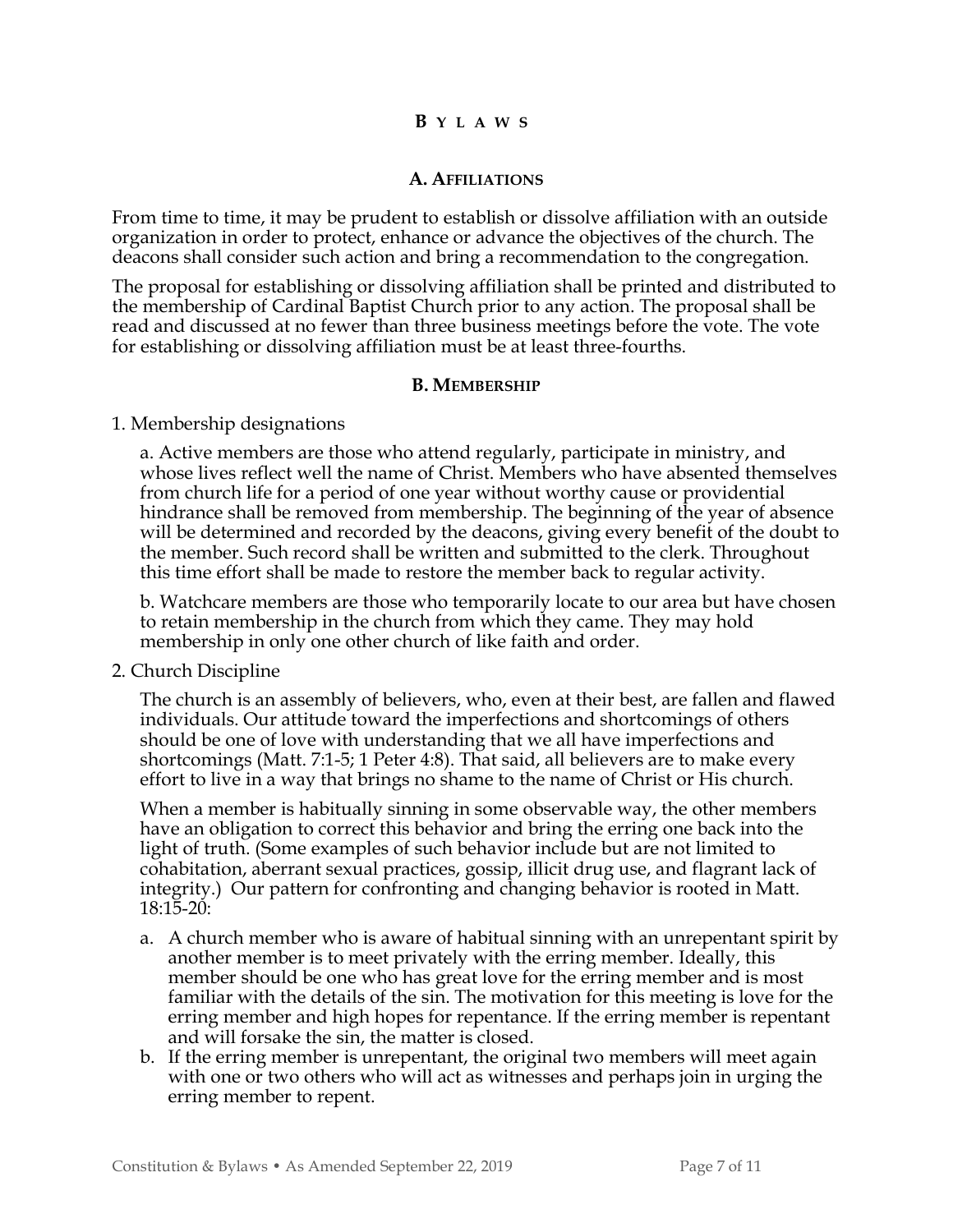- c. If the erring member continues in the sin and unrepentance, other meetings of various sizes may occur, but the final meeting will be public where the erring member will either publicly repent or be removed from the membership (1 Cor. 5:11; 2 Thess. 3:6, 14). In the event of removal from membership, the church will continue to pray for and love the now former member in hope that there will later be repentance and restoration (2 Cor. 2:5-8).
- d. A member who is under church discipline will not be granted a letter of transfer to another church.

## C. CONGREGATIONAL MEETINGS

The Congregation shall gather in bi-monthly business sessions, on the fourth Sunday evening of odd numbered months. Any deviation from this schedule will be announced at least fourteen days prior to the actual meeting date. The meeting will be chaired by the pastor or another deacon and will be moderated according to Robert's Rules of Order, latest edition. The deacons can call for other business sessions as needed, provided that such meetings are announced at least fourteen days prior to the actual meeting date.

## D. Regarding the Pastor

## 1. Selection:

A majority of the Search Committee shall be deacons, selected by them. This deacon majority shall solicit congregational input as to what other church members might be included on the committee. The non-deacon church members shall then be affirmed by a two-thirds vote of the congregation. Once the committee is formed, it shall remain fixed regardless of terms of any other office held. Committee members who leave the Committee due to death, resignation, or some other contingency may be replaced by a two-thirds vote of the church.

The Search Committee shall prayerfully assess the needs and future of the church, then use whatever means at their disposal to learn of qualified candidates. After the Committee has settled on a candidate, he shall visit the congregation in view of a call. The meeting to elect a pastor shall be a called meeting for that purpose only. Voting shall be by secret ballot with three-fourths voting in the affirmative to extend a call. Once the call is extended and accepted, the candidate immediately assumes the office of pastor regardless of when he might physically move to the area. In the event that his immediate assumption of the office conflicts with a similar one held elsewhere, he and the Search Committee shall negotiate a date when he shall assume the office. The Search Committee shall be disbanded immediately upon the office of pastor being filled.

## 2. Termination:

The pastor's term of service shall expire and the office declared vacant under the following circumstances:

- 1. death or resignation
- 2. disgraceful misbehavior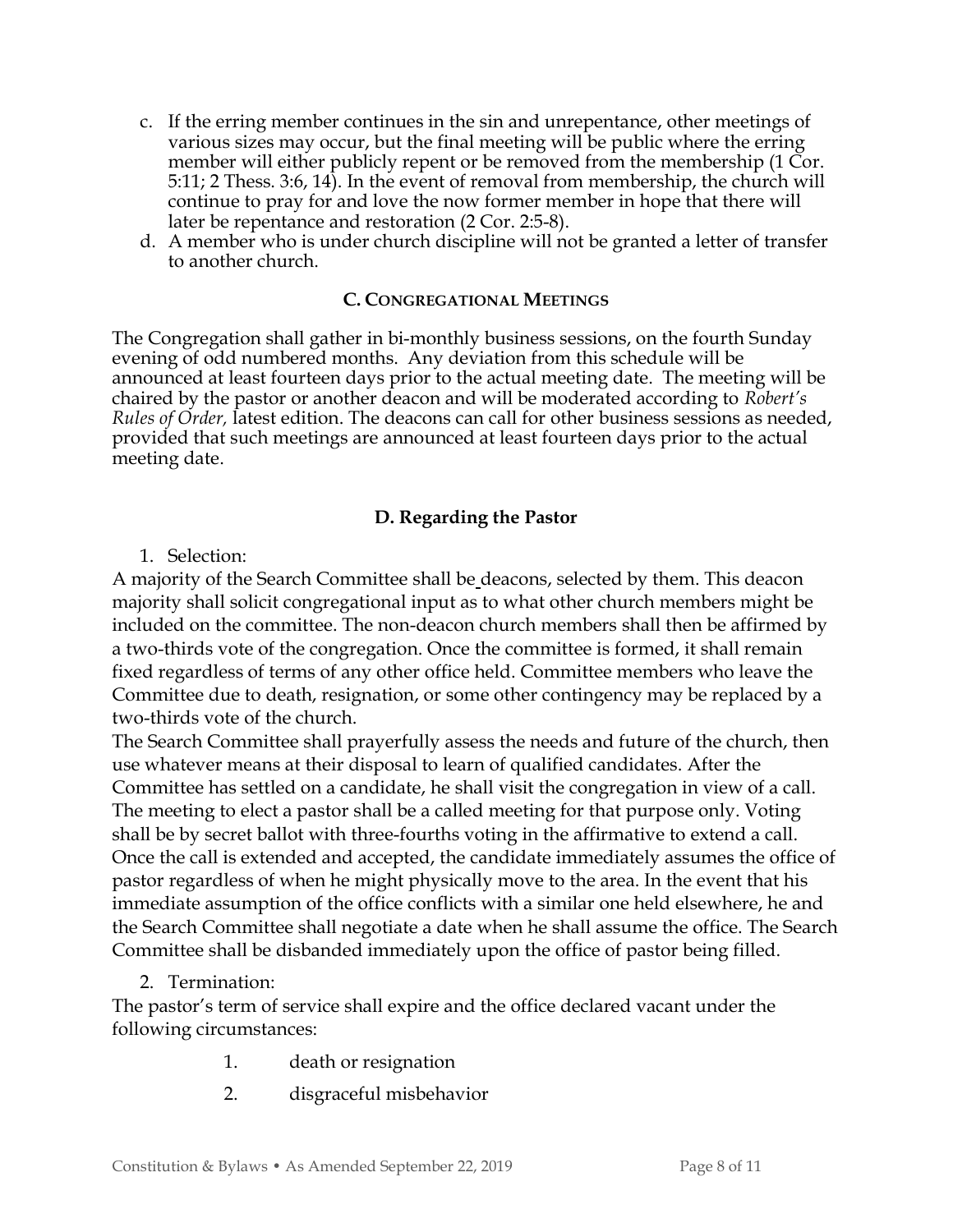3. Ineffectiveness

Once the pulpit is vacant, the deacons are responsible for obtaining pulpit supply. The deacons should recommend to the church a candidate for the position of interim pastor. The interim pastor must be approved in a church business session by a two-thirds vote.

3. The process for declaring the office of pastor vacant is as follows:

- a. The deacons shall meet with the pastor at least once to assess the situation.
- b. The deacons will then vote on the question of declaring the office of pastor vacant. The vote for declaration must be a three-fourths majority.
- c. The deacons shall announce a called business meeting not less than two weeks from the initial announcement. This meeting will consider no business other than declaring the office of pastor vacant. The meeting will culminate with the congregation voting on the question. The vote for declaration must be a threefourths majority.

## E. REGARDING DEACONS

1. Initial Selection:

Upon ratification of this Constitution and Bylaws, all active deacons shall continue in the office. They shall agree among themselves regarding a rotation schedule which will result in some of them serving only one or two years from the time of ratification.

2. Subsequent Selection:

The deacons shall solicit congregational input as to who may be considered for the office. They shall then vet the candidates and arrive at a list of individuals to further consider. The continued vetting process shall include at least one interview between the deacons and the individual candidate, the purpose of which is to assess the candidate's fitness and willingness to serve. The final list of candidates shall be presented to the church in business session for affirmation. Voting shall be by secret ballot with a three-fourths majority required for affirmation. Once affirmed, an ordination service will be scheduled for any who have not been ordained previously.

3. Number:

The number of deacons shall not be less than three. Any amount greater than three shall be determined by congregational affirmation. The deacons shall elect a chairman annually, along with other officers as they see fit.

4. Termination:

The deacon's term of service shall expire after three years or upon his death, resignation, removal from office. The process for removal from office is the same as the removal of pastor.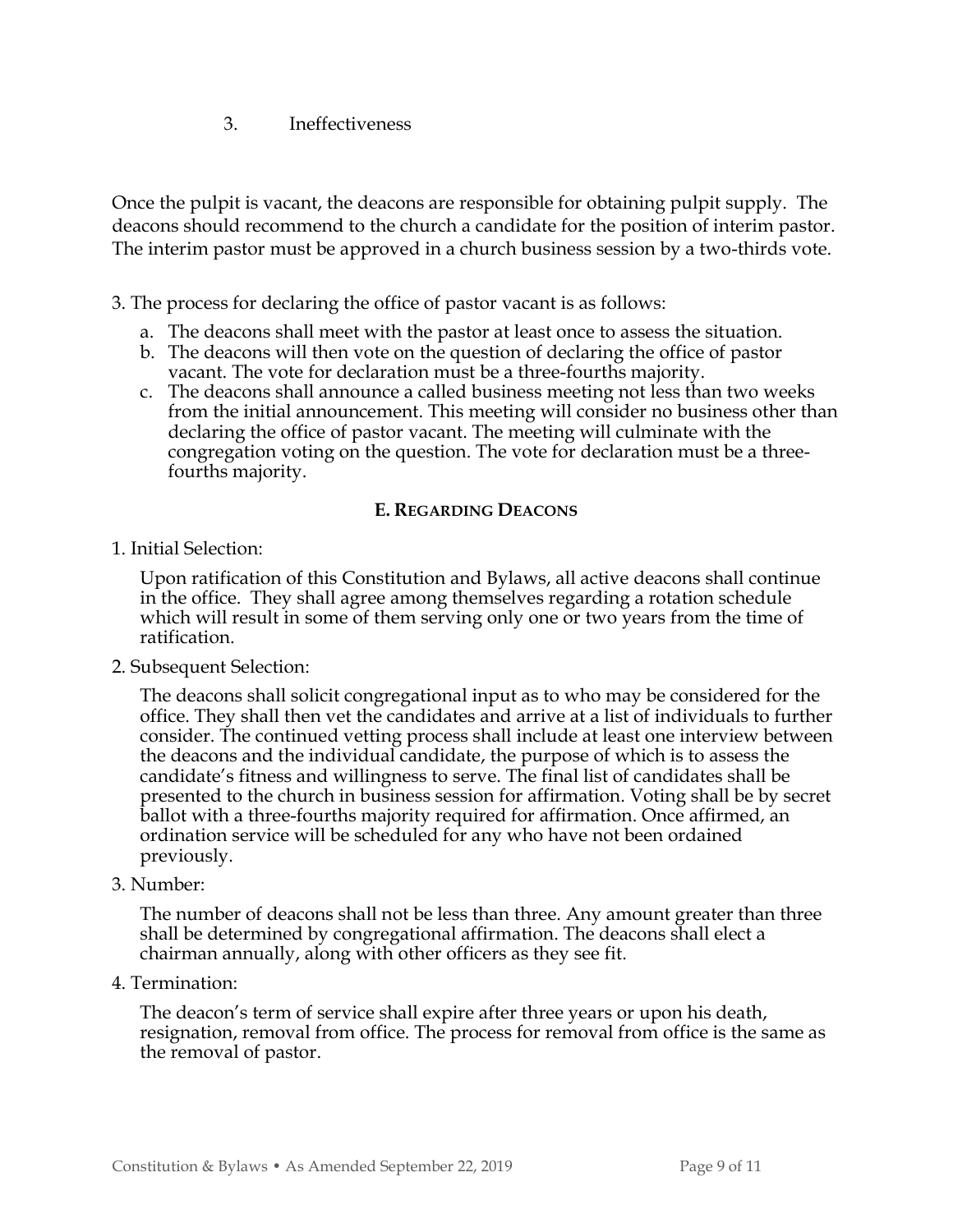### F. REGARDING THE CLERK AND TREASURER

1. Selection:

The deacons shall present the name of a prospective treasurer or clerk to the congregation for affirmation at any business session. The vote to affirm must be twothirds.

Termination: The process for removal from office is as follows:

- a. The deacons shall meet with the officer at least once to assess the situation.
- b. The deacons will vote on the question of removal from office. The vote for removal must be a three-fourths majority.
- c. Upon the deacons voting for removal, they shall present such as a motion in a business meeting. The congregation's vote to remove from office must be a simple majority.

## G. REGARDING THE MINISTRY COORDINATION COMMITTEE

1. Selection

The Ministry Coordination Committee shall consist of the pastor, deacon chairman, and at least three other church members nominated by the deacons and elected annually by the church in business session. Additional nominations may be made from the floor of said business meeting.

2. Responsibilities

The first Committee elected following ratification of this constitution shall write and publish a document detailing the various ministry teams to serve the congregation. Details such as number of members, length of terms, duties and expectations may be part of said document. After being approved (and perhaps amended) by the congregation in business session, this document will serve as an ongoing guide for the future. The document may be updated by recommendation of the Ministry Coordination Committee and vote of the congregation.

They shall, as needed, make recommendations to the church for establishing or dissolving ministry teams according to the present needs and abilities of the congregation.

They shall, at least annually, nominate persons to serve on existing ministry teams for election by the church.

They shall, in consultation with the pastor, determine the present needs of the congregation regarding the calling of other pastoral staff. They shall not, however, be authorized to initiate or terminate employment of any staff member.

## H. REGARDING THE FINANCIAL LEADERSHIP COMMITTEE

## 1. Selection

The Financial Leadership Committee shall consist of the pastor, deacon chairman, and at least three other church members nominated by the deacons and elected annually by the church in business session. Additional nominations may be made from the floor of said business meeting.